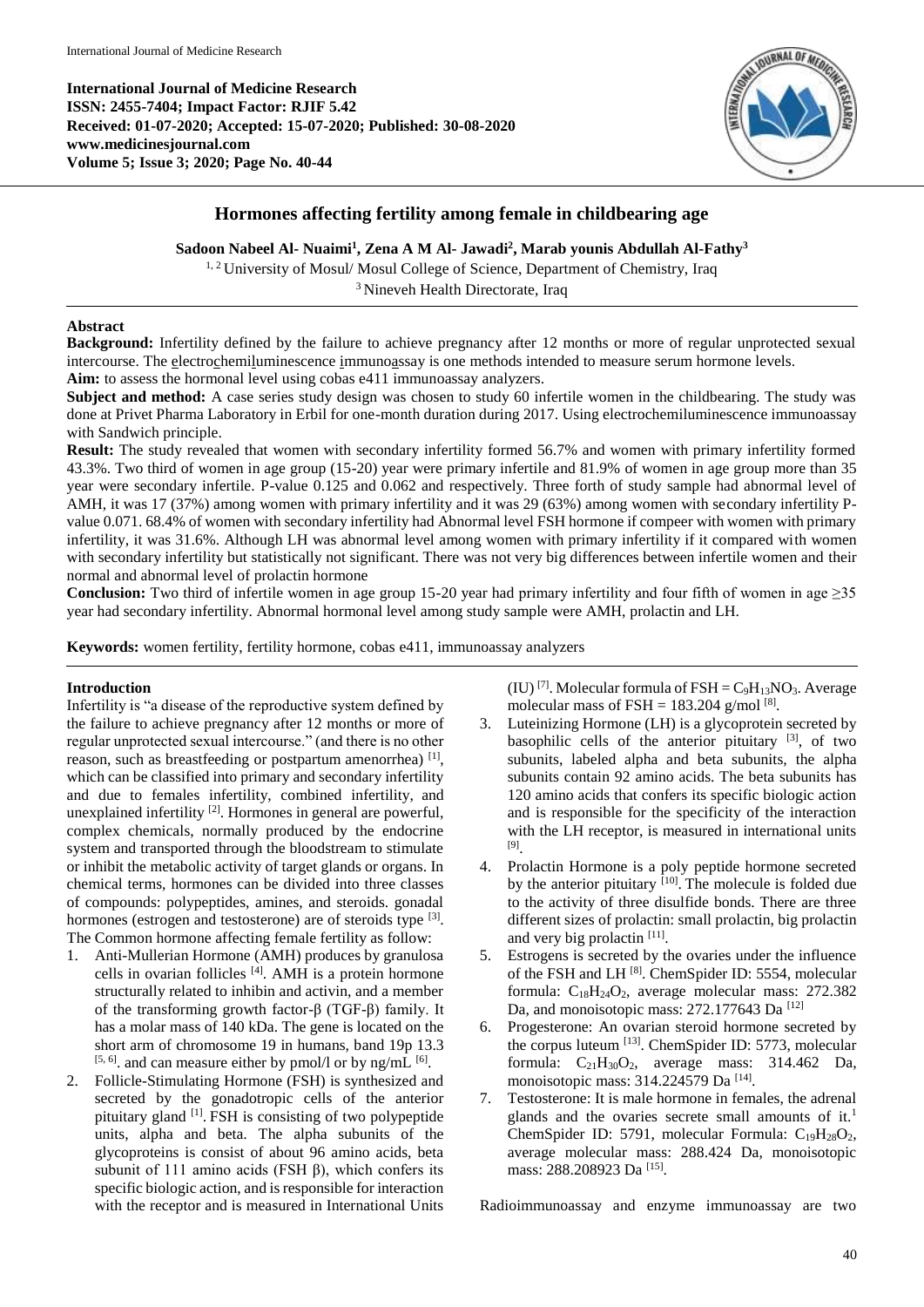testing methods used by laboratories to measure serum hormone levels. But the assay method is affected by age, gender, exercise, emotional stress, nutritional status, and medications [13].

The aim of present study is to assess the hormonal level with infertility status using cobas e411 immunoassay analyzers.

### **Subjects and Methods**

Scientific approval was received from Collage of Science Department of Chemistry in Mosul University. A case series study design was used to study the sixty infertile women seeking for pregnancy for one-month duration in Privet Pharma Laboratory in Erbil 2017, using data collection sheet consist from two part. 1<sup>st</sup> part socio demographic characteristics (age in years divided in five groups (15-20, 20-25, 25-30, 30- 35, and  $\geq$  35), educational status (primary, secondary, and higher education), infertility status (primary and secondary), and occupation (employed and un employed). 2<sup>nd</sup> part hormonal Assay.

# **Statistical analysis**

The information regarding each woman was transferred into a code sheet and data entry was done using computer. Statistical analysis was done using the Statistical Package for Social Science version 23. The data were presented in suitable tables and figures. Percentages, mean and stander deviation were calculated. The association of binary outcome measured by Chi-square  $(\chi^2)$ . P value at or less than 0.05 was considered statistically significant.

Laboratory test: [16] Using cobas e 411 analyser is a fully automated analyser that uses a patented Electro Chemi Luminescence (ECL) technology for immunoassay analysis.

- **1. Patient preparation:** Explain to the patient a blood sample will be drawn and the collecting sample takes only a few minutes and may feel some discomfort from the needle puncture, withhold medications, that may interfere with accurate determination of test results for 48 hours before the test. If these medications must be continued, the investigators note this on the laboratory slip.
- **2. System information**: The electrochemiluminescence

immunoassay "ECLIA" is intended for use on cobas e411 immunoassay analyzers. Electro refers to electrical stimulation, Chem indicates a chemical reaction, and luminescence means produces light.

- **3. Test principle:** System usually automated, It is a disk system. Sample throughput up to 30 samples/hr using Sandwich principle. Total duration of assay: 18 minutes.
- **1**<sup>st</sup> **incubation:** 10-50 μL of sample according to the types of hormones analyze, a biotinylated monoclonal hormonal-specific antibody, and a monoclonal hormonal-specific antibody labeled with ruthenium complexa [Tris(2,2'-bipyridyl) ruthenium (II)-complex (Ru(bpy)] form a sandwich complex.
- **2**<sup>nd</sup> **incubation:** After addition of streptavidin-coated microparticles, the complex becomes bound to the solid phase via interaction of biotin and streptavidin.
- **The reaction** mixture is aspirated into the measuring cell where the micro particles are magnetically captured onto the surface of the electrode. Unbound substances are then removed with ProCell/ProCell M. Application of a voltage to the electrode then induces chemiluminescent emission which is measured by a photomultiplier.
- **Results** are determined via a calibration curve which is instrument specifically generated by 2-point calibration and a master curve provided via the reagent barcode or e‑barcode.
- **4. Storage and stability of Elecsys reagent kit:** Store at 2-8  $\degree$ C, do not freeze, store the Elecsys reagent kit upright in order to ensure complete availability of the micro particles during automatic mixing prior to use.
- **5. Specimen collection and preparation**: Serum collected using standard sampling tubes or tubes containing separating gel or Li-heparin plasma. Stable for 3 days at 20–25 °C, 5 days at 2–8 °C, 6 months at -20 °C ( $\pm$  5 °C). Freeze only once. Centrifuge samples containing precipitates before performing the assay. Do not use heat-inactivated samples. Do not use samples and controls stabilized with azide. Ensure the samples, calibrators and controls are at 20‑25 °C prior to measurement, and samples, calibrators and controls on the analyzers should be analyzed/measured within 2 hours.

| Category                     | AMH <sup>5</sup>                | Prolactin <sup>10</sup>                | Estradiol <sup>17</sup>        | $\text{FSH}^7$ and $\text{LH}^9$                                 |  |
|------------------------------|---------------------------------|----------------------------------------|--------------------------------|------------------------------------------------------------------|--|
| Calculation*<br>(Conversion) | $pmol/Lx0.14=ng/mL$             | $\mu$ IU/mL (mIU/L) x 0.047 =<br>ng/mL | $pmol/Lx0.272 = pg/mL (ng/L)$  | No Conversion factors<br>Calculation either in<br>mIU/mL or IU/L |  |
| factors)                     | $ng/mLx7.14=pmol/L$             | $\text{ng/mL}$ x 21.2 µIU/mL (mIU/L)   | $pg/mLx3.67=pmol/L$            |                                                                  |  |
|                              |                                 |                                        | $pg/mLx0.00367=nmol/L.$        |                                                                  |  |
| Measuring                    | $0.07 - 164$ pmol/L             | 1.00-10000 µIU/mL                      | $18.4 - 11010$ pmol/L          | $0.100 - 200$ mIU/mL                                             |  |
| range                        | $0.01-23$ ng/mL                 | $0.0470 - 470$ ng/mL                   | 5-3000 pg/mL                   |                                                                  |  |
|                              | 1:2. The concentration of the   | $1:10$ . The concentration of the      | 1:10 The concentration of the  | Not necessarily due to                                           |  |
| Dilution <sup>**</sup>       | diluted sample must be $> 71.4$ | diluted sample must be $> 50$          | diluted sample must be $> 881$ | the broad measuring                                              |  |
|                              | $pmol/L$ (> 10 ng/mL)           | $\mu$ IU/mL or > 2.4 ng/mL.            | $pmol/L$ (> 240 pg/mL)         | range                                                            |  |

#### **Table 1:** Calculation, measuring range, and dilution of hormones

\*The analyzer automatically calculates the analyte concentration of each sample (either in pmol/L or in ng/mL).

\*\*After dilution by the analyzers, the software automatically takes the dilution into account when calculating the sample concentration.

### **Result**

# **1. Socio demographic characteristics of study sample**

Table (2) reveals the distribution of the married women in the present investigation according to their age groups. Its noticed that one quarter (25%) of the study sample is in age group 25-30 while women in age group 15-20 years formed 15%. Distribution of women according to their infertility

status is shown in Table (3). It was seen that women with secondary infertility was more common than women with primary infertility, it formed 56.7% and 43.3% respectively. Level of education among the study sample is seen in Fig. (1), it showed that women who had secondary education was 38.3%, women who had higher education was 31.7% and least percentage was among women with primary education,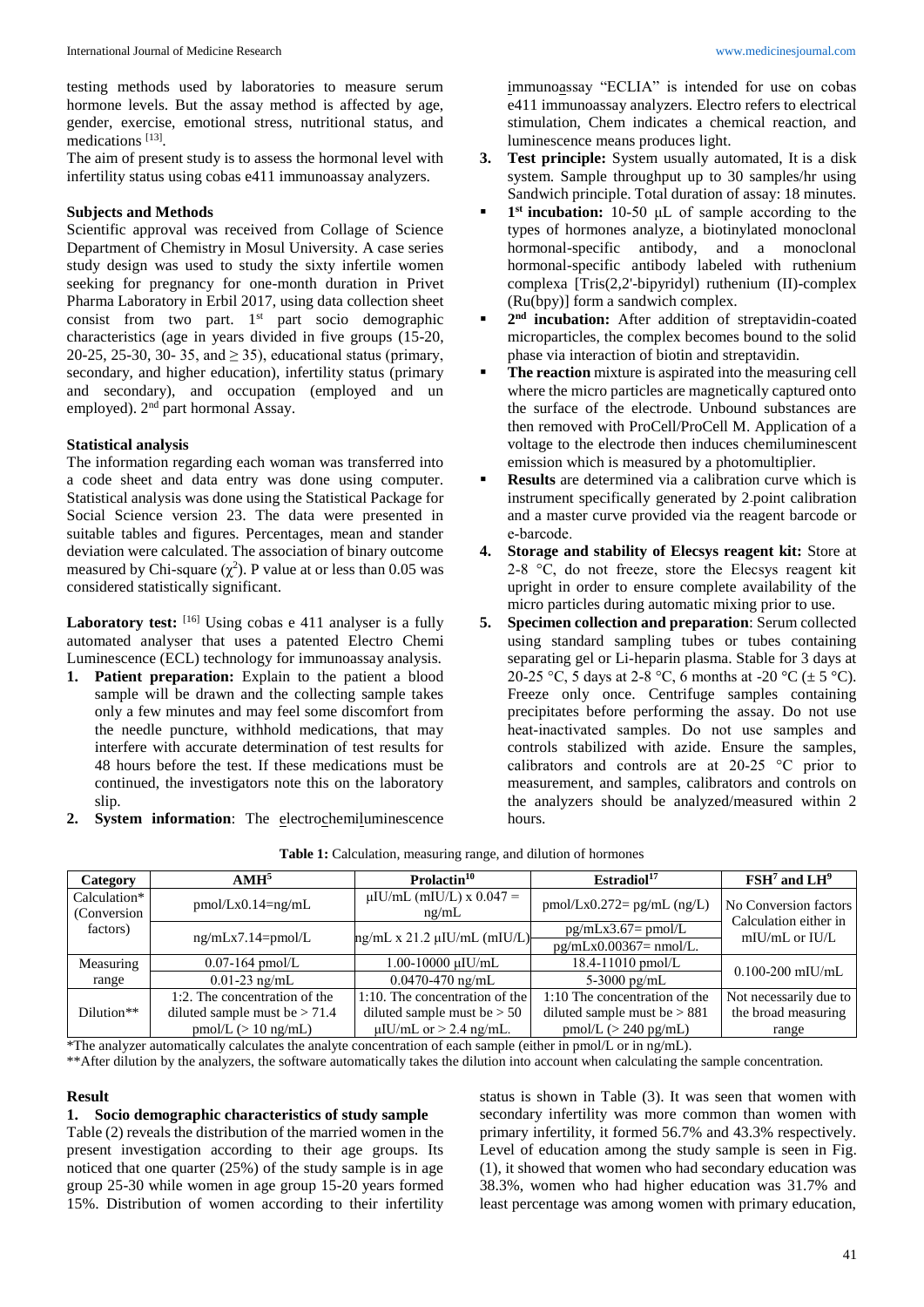#### it formed 30.0%.

The present study reveals that more than two third of study sample (60) was employed it formed 61.7% and un employed formed 38.3%. This is seen in Fig. (2). The present study revealed that 66.7% of women in age group (15-20) years were primary infertile and 81.9% of women in age group more than 35 year were secondary infertile. P-value 0.125 and 0.062 and respectively, this is seen in Table 4.

# **2. Association between fertility status and hormonal level**

Percentage distribution of hormonal level status among study sample is seen in Fig. (3). It revealed that women with normal level of estrogen and FSH hormone, was 86.7% and 68.3% respectively. The least normal level was seen in AML hormone it form 23.3%.

Table (5:a) and table (5:b) showed three forth of study sample had abnormal level of AMH, it was 17 (37%) in women with primary infertility and it was 29 (63%) among women with secondary infertility P- value 0.071. Abnormal level FSH hormone among women with secondary infertility is higher than women with primary infertility, it was 68.4% and 31.6% respectively, P value not statistically significant. Regarding LH was abnormal level more prevalent among women with primary infertility if it compared with women with secondary infertility, P-value = 0.333. There was not very big differences between infertile women and their normal and abnormal level of prolactin hormone. Estrogen hormone was normal in more than four fifths (86.7%) of study sample. Normal level among women with secondary infertility was more prevalent than women with primary infertility, it was 59.6% and 40.4% respectively. P- value 0.242.

**Table 2:** Distribution of women according to their age groups

| Age Groups | No. | $\frac{0}{0}$ |
|------------|-----|---------------|
| 15-20      |     | 15.0          |
| $20 - 25$  | 12  | 20.0          |
| $25 - 30$  | 15  | 25.0          |
| $30 - 35$  | 13  | 21.7          |
| > 35       | 11  | 18.3          |
| Total      | 60  | 100.0         |

**Table 3:** Distribution of women according to their infertility status

| <b>Infertility Status</b> | Vо. | $\frac{0}{\alpha}$ |
|---------------------------|-----|--------------------|
| Primary                   |     |                    |
| Secondary                 |     | 56.7               |
| Total                     |     |                    |

**Table 4:** Distribution of women according to their age group and infertility status

|    |               |     |               |                           |                                              | P- Value*           |  |
|----|---------------|-----|---------------|---------------------------|----------------------------------------------|---------------------|--|
|    | $\frac{6}{9}$ | No. | $\frac{6}{9}$ |                           | $\frac{6}{9}$                                |                     |  |
| 6  | 66.7          | 3   | 33.3          | 9                         | 15.0                                         | 0.125               |  |
|    |               | 5   | 41.6          | 12                        | 20.0                                         | 0.241               |  |
| 5  | 33.3          | 10  | 66.7          | 15                        | 25.0                                         | 0.367               |  |
| 6  | 46.1          | 7   | 53.9          | 13                        | 21.7                                         | 0.817               |  |
| 2  | 18.2          | 9   | 81.9          |                           | 18.3                                         | 0.062               |  |
| 26 | 43.4          | 34  | 56.6          | 60                        | 100.0                                        | 0.160               |  |
|    |               | No. | 58.4          | <b>Infertility Status</b> | <b>Age Groups in Years Primary Secondary</b> | <b>Total</b><br>No. |  |

\*Using  $\chi^2$  Test.

| Fig $(5: a)$ : Distribution of women according to their Infertility |  |
|---------------------------------------------------------------------|--|
| status and hormonal level                                           |  |

|                                        |     | <b>Infertility</b> | Total $=60$ |               |     |               |  |  |  |
|----------------------------------------|-----|--------------------|-------------|---------------|-----|---------------|--|--|--|
| <b>Hormones StatusprimarySecondary</b> |     |                    |             |               |     |               |  |  |  |
|                                        | No. | $\frac{0}{0}$      | No.         | $\frac{0}{0}$ | No. | $\frac{0}{0}$ |  |  |  |
| AMH                                    |     |                    |             |               |     |               |  |  |  |
| Normal                                 | 9   | 64.3               | 5           | 35.7          | 14  | 23.3          |  |  |  |
| Abnormal                               | 17  | 37.0               | 29          | 63.0          | 46  | 76.7          |  |  |  |
| <b>FSH</b>                             |     |                    |             |               |     |               |  |  |  |
| Normal                                 | 20  | 48.8               | 21          | 51.2          | 41  | 68.3          |  |  |  |
| Abnormal                               | 6   | 31.6               | 13          | 68.4          | 19  | 31.7          |  |  |  |
| LH                                     |     |                    |             |               |     |               |  |  |  |
| Normal                                 | 9   | 36.0               | 16          | 64.0          | 25  | 41.7          |  |  |  |
| Abnormal                               | 17  | 48.6               | 18          | 51.4          | 35  | 58.3          |  |  |  |
|                                        |     | Prolactin          |             |               |     |               |  |  |  |
| Normal                                 | 10  | 45.5               | 12          | 54.5          | 22  | 36.7          |  |  |  |
| Abnormal                               | 16  | 42.1               | 22          | 57.9          | 38  | 63.3          |  |  |  |
| Estrogen                               |     |                    |             |               |     |               |  |  |  |
| Normal                                 | 21  | 40.4               | 31          | 59.6          | 52  | 86.7          |  |  |  |
| Abnormal                               | 5   | 62.5               | 3           | 37.5          | 8   | 13.3          |  |  |  |

Table 5: b: Distribution of women according to their Infertility status and hormonal level

| <b>Parameters</b>               |     | <b>Infertility Status</b> |                          |                           |    |                 |     |                   |       |
|---------------------------------|-----|---------------------------|--------------------------|---------------------------|----|-----------------|-----|-------------------|-------|
|                                 |     | <b>Primary Total = 26</b> |                          | <b>Secondary Total=34</b> |    |                 |     | <b>P</b> - Value* |       |
|                                 |     | Control group $N_0$ .     | Patients group $N_0$   U |                           |    | Control group   | No. | Patients group    |       |
|                                 | No. | (Normal)                  |                          | (Abnormal)                |    | (Normal)        |     | (Abnormal)        |       |
| $AMH$ level $(ng/mL)$           | 9   | $1.39 \pm 0.11$           | 17                       | $4.95 \pm 4.85$           |    | $1.36 \pm 0.01$ | 29  | $5.38 + 4.41$     | 0.071 |
| FSH level (IU/mL)               | 20  | $8.05 \pm 2.91$           | 6                        | $7.76 \pm 3.96$           | 21 | $7.32 \pm 1.40$ | 13  | $16.78 \pm 16.48$ | 0.211 |
| LH level $(IU/mL)$              | 9   | $7.67 \pm 0.60$           | 17                       | $7.75 \pm 6.63$           | 16 | $7.46 \pm 1.39$ | 18  | $10.05 \pm 9.10$  | 0.333 |
| Prolactin level (ng/mL)         | 10  | $8.48 \pm 2.36$           | 16                       | $30.59 \pm 9.47$          | 12 | $8.55 \pm 2.14$ | 22  | $31.93 \pm 30.47$ | 0.801 |
| Estrogens level $(pg/ml)$<br>2m |     | $50.54 + 32.23$           | 5                        | $8.48 \pm 2.55$           | 31 | 59.74±37.54     | 3   | $8.56 \pm 3.08$   | 0.240 |

\*Using  $\chi^2$  Tests



Fig 1: Distribution of women according to their level of education Fig 2: Distribution of women according to their occupation Status

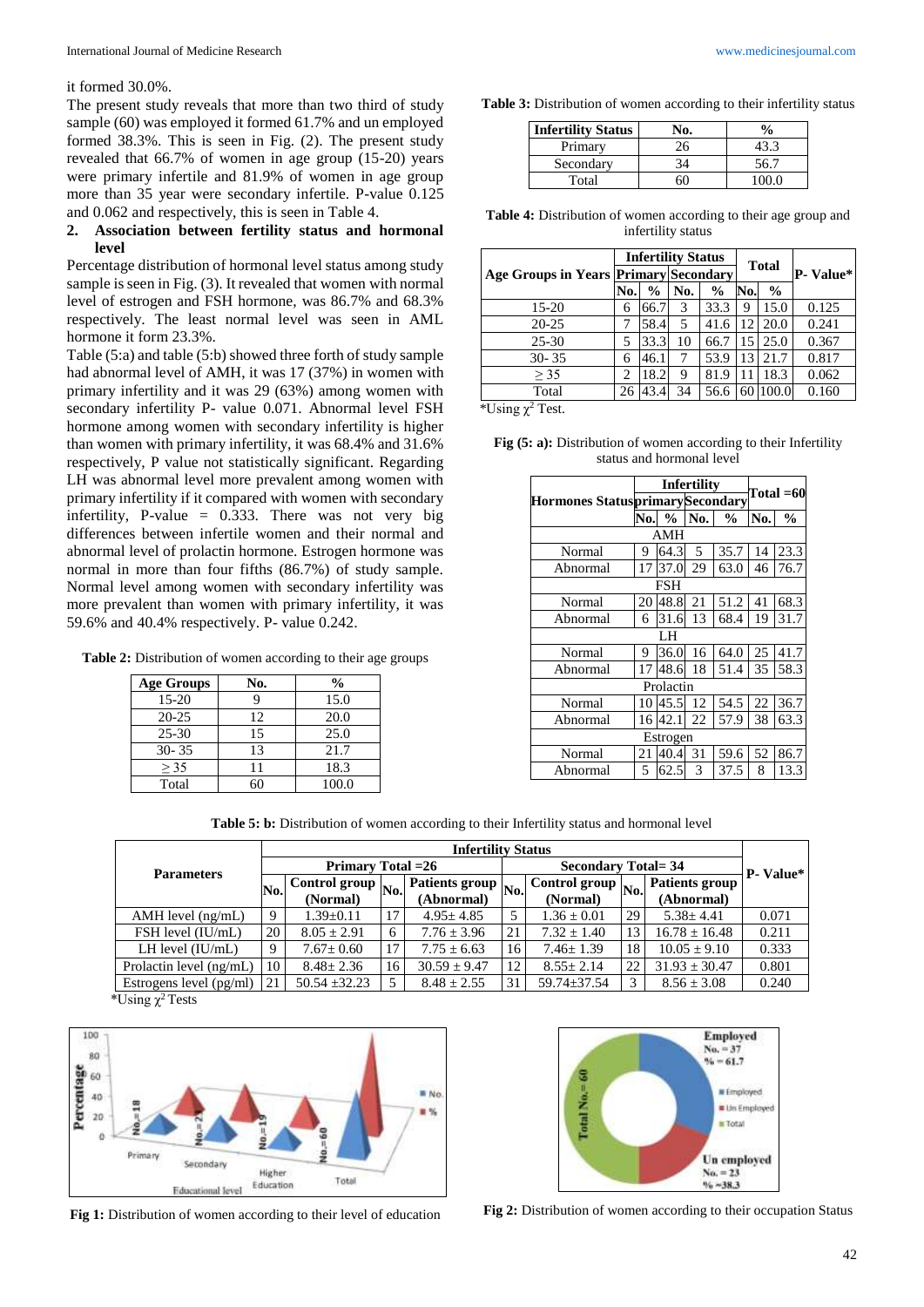

**Fig 3:** Percentage Distribution of hormonal level status among study sample

### **Discussion**

An immunoassay is a biochemical test that measures the presence or concentration of a macromolecule or a small molecule in a solution through the use of an antibody (usually) or an antigen (sometimes). The molecule detected by the immunoassay is often referred to as an "analyte" and is in many cases a protein, or it may be other kinds of molecules, of different size and types. Analytes in biological liquids such as serum or urine are frequently measured using immunoassays for medical and research purposes. It is of many type depend on type of substances labeled antibody such as: Radioactive immunoassay, Enzymes immunoassay, Fluorescent immunoassay, and Electrochemiluminescent immunoassay<sup>[18]</sup>. Oldest methods for immunoassay was radio immune assay it is very useful in toxicology, oncology and endocrinology but it required up to two days to complete the test, expensive equipment due to use of gama or beta, and hazardous of radioactive. Enzymes immunoassay very useful in viral and bacterial infection, it is more sensitive and specific than previous, save because no radioactive substance, inexpensive but the enzyme activity may be affected by plasma constitute  $[18, 19]$ . Fluorescent immunoassay it is safe, sensitive, inexpensive, and simple but some time auto florescent or extra florescet occure <sup>[20]</sup>. The present study used Electrochemiluminescent immunoassay is rapid measurement, with wide measuring range, controlled reaction, precise, sensitive, and low sampling volume [16].

#### **1. Socio-demographic characters of study sample.**

The study revealed that two third of study sample were in age group less than 30 years, this high percentage attributed to the high incidence of early marriage. Early age of marriage is common among developing countries for certain sociocultural reasons  $[21]$ . The study showed that women with secondary infertility more than women with primary infertility this attributed to the fact that 80% of the married couple get pregnant within first year and half of remaining get pregnant in second year <sup>[1]</sup>. secondary infertility occur as a result of many causes such as; sever pelvic inflammatory disease, abdominal or pelvic operation specially appendicitis, complication of previous pregnancy and labor drugs specially usage of contraceptive without medical advice [2].

66.7% of women in age group (15-20) years had primary infertile, the biological years of complete development of genital organ for female is around 20 years old [1]. 81.9% of women in age group more than 35 year had secondary infertile, this also a biological fact women's ability to conceive decrease after age of 35 year  $[2]$ . The present study

showed that 61.7% of study sample were employed and more than two third were had secondary and higher education. Education and employment are a power encourages women to be independent and make a decision, and seek medical advice [22] .

**2. Association between fertility status and hormonal level**  Abnormal level of AML was higher among women with secondary infertility than women with primary infertility, this is a fact as serum levels of AMH are barely detectable at birth in females, reach their highest levels after puberty, decrease progressively thereafter with age, and become undetectable at menopause  $[23]$ . This agree by study done among 10984 women attending infertility clinic showed that decline in AMH with age  $[24]$ . Regarding FSH women with secondary infertility had higher level of abnormal hormone, FSH level shows a peak at mid-cycle, although this is less marked than with LH. Due to changes in ovarian function and reduced estrogen secretion, high FSH concentrations occur during menopause <sup>[25]</sup>. More than half of study sample had abnormal level of LH but women with primary infertility had higher abnormal hormonal level than women with secondary infertility, this abnormal level required further investigation and repeat the test at mid cycle  $[26]$ . High levels at times outside of the LH surge can interfere with ovulation and menstruation, contributing to infertility  $[27]$ . The present study revealed that 63.3% of study sample had abnormal level of Prolactin hormone which play an important role in fertility status of the women, it is very sensitive and affected by emotional status of the women [11], Estrogen hormone was normal in more than four fifths of study sample, it has indirect role in infertility by suppression of FSH after ovulation [2]. Elevated estrogen levels may occur with conditions such as obesity, diabetes, high blood pressure, and with the use of some medications, such as steroid hormones, phenothiazines, tetracyclines, and ampicillin [28].

#### **Limitation**

Small sample size make the study not applicable to the whole population

#### **Conclusions**

The study concluded that nearly half of the infertile women are in age group 20-30 years the percentage of secondary infertile women is higher than women with primary infertility. Two third of infertile women in age group 15-20 year had primary infertility and four fifth of women in age ≥35 year had secondary infertility. Abnormal hormonal level among study sample were AMH, prolactin and LH. The most prevalent abnormal hormone among women with primary infertility were AMH, LH, and prolactin, while among women with secondary infertility were AMH, FSH, and prolactin.

#### **Recommendation**

- 1. Repeat the study and increase sample size to include all women in child bearing age with more specified types of studies, including cross section, case-control and cohort studies, in order to determine the possible influencing and protective factors that affect fertility status of women.
- 2. Using different immune assay methods and study sensitivity and specificity of each methods.

### **References**